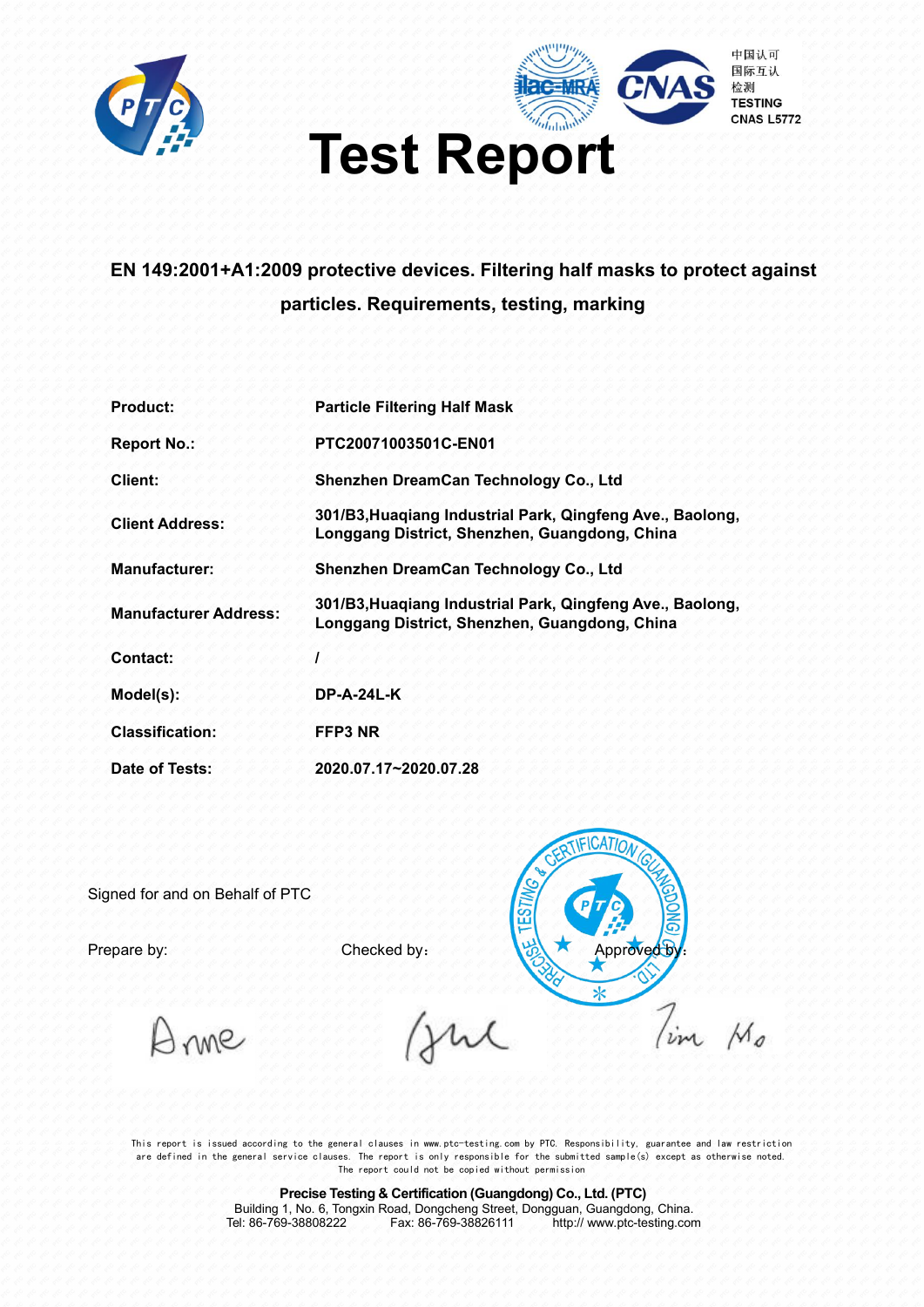

#### **Report No.:PTC20071003501C-EN01 Issue Date:** Jul.31, 2020 Page 2 of 13

#### **Summary of assessment**

| <b>Clause</b>                                     | <b>Assessment</b> |
|---------------------------------------------------|-------------------|
| 7.3 Visual inspection                             | Not tested        |
| 7.4 Packaging                                     | <b>PASS</b>       |
| 7.5 Material                                      | <b>PASS</b>       |
| 7.6 Cleaning and disinfecting                     | N/A               |
| 7.7 Practical performance                         | <b>PASS</b>       |
| 7.8 Finish of parts                               | <b>PASS</b>       |
| 7.9.1 Total inward leakage                        | <b>PASS</b>       |
| 7.9.2 Penetration of filter material              | <b>PASS</b>       |
| 7.10 Compatibility with skin                      | <b>PASS</b>       |
| 7.11 Flammability                                 | <b>PASS</b>       |
| 7.12 Carbon dioxide content of the inhalation air | <b>PASS</b>       |
| 7.13 Head harness                                 | <b>PASS</b>       |
| 7.14 Field of vision                              | <b>PASS</b>       |
| 7.15 Exhalation valve                             | N/A               |
| 7.16 Breathing resistance                         | PASS              |
| 7.17 Clogging                                     | N/A               |
| 7.18 Demountable parts                            | <b>PASS</b>       |
| 9 Marking                                         | Not tested        |

#### **Remark:**

PASS: comply with requirement of standard N/A: not application Not tested: the clause were not required

This report is issued according to the general clauses in www.ptc-testing.com by PTC. Responsibility, guarantee and law restriction are defined in the general service clauses. The report is only responsible for the submitted sample(s) except as otherwise noted. The report could not be copied without permission

**Precise Testing & Certification (Guangdong) Co., Ltd. (PTC)**

Building 1, No. 6, Tongxin Road, Dongcheng Street, Dongguan, Guangdong, China.<br>Tel: 86-769-38808222 Fax: 86-769-38826111 http:// www.ptc-testing.com http:// www.ptc-testing.com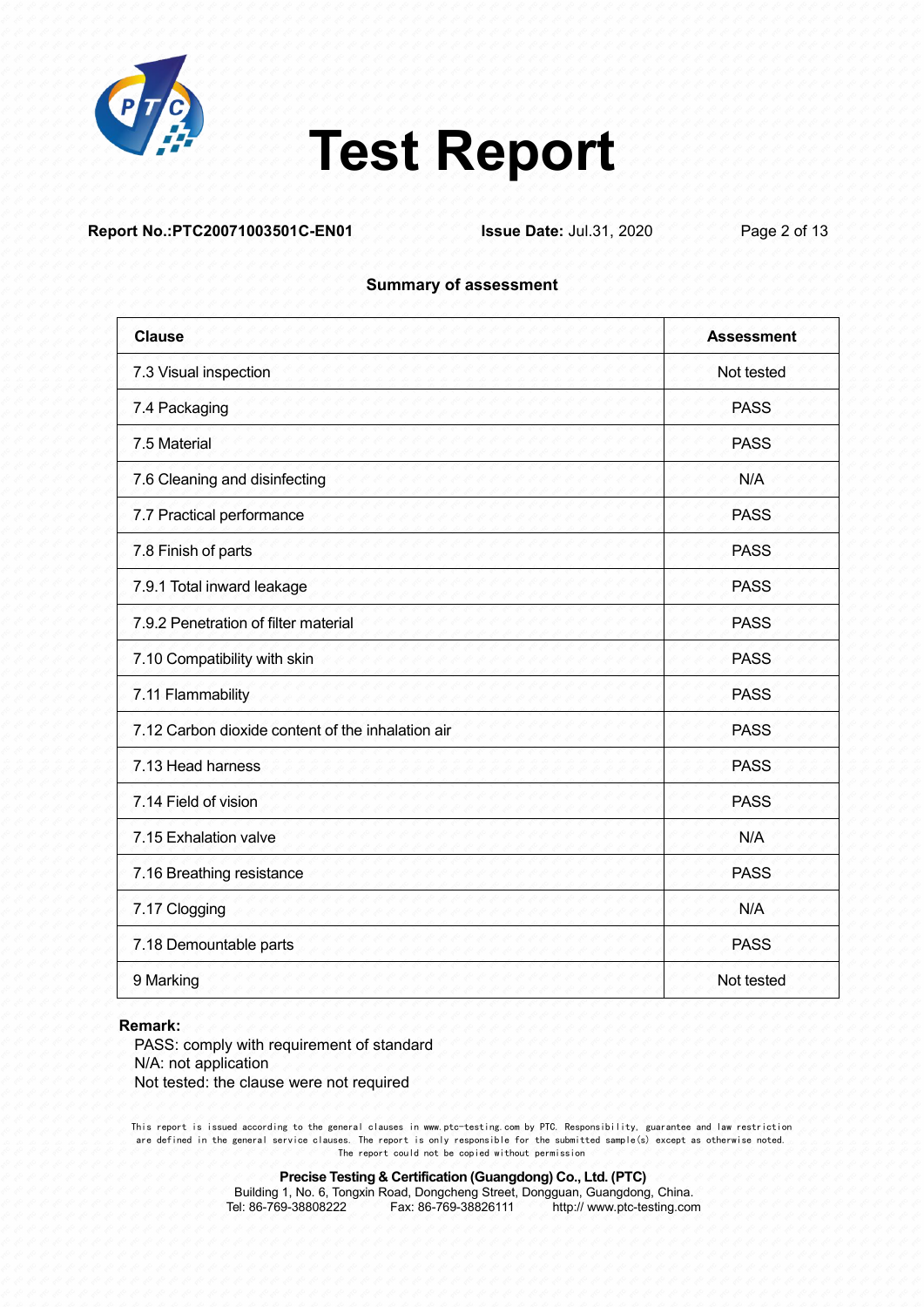

| <b>Test Result</b><br><b>Requirement</b><br>Not tested<br>In accordance<br>with the<br>Pass<br>requirement.<br>No mechanical<br>failure after<br>undergoing the<br>conditioning<br>described in<br>Pass<br>8.3.1,<br>No collapse when<br>filtering half masks shall have suffered mechanical failure of the facepiece<br>conditioned in<br>accordance with | Report No.: PTC20071003501C-EN01<br><b>Issue Date: Jul.31, 2020</b>                                                                                                                                                                 | Page 3 of 13      |  |
|------------------------------------------------------------------------------------------------------------------------------------------------------------------------------------------------------------------------------------------------------------------------------------------------------------------------------------------------------------|-------------------------------------------------------------------------------------------------------------------------------------------------------------------------------------------------------------------------------------|-------------------|--|
|                                                                                                                                                                                                                                                                                                                                                            | <b>Test Result:</b>                                                                                                                                                                                                                 |                   |  |
|                                                                                                                                                                                                                                                                                                                                                            |                                                                                                                                                                                                                                     | <b>Conclusion</b> |  |
|                                                                                                                                                                                                                                                                                                                                                            | 7.3 Visual inspection<br>The visual inspection shall also include the marking and the information<br>supplied by the manufacturer.                                                                                                  | <b>Not tested</b> |  |
|                                                                                                                                                                                                                                                                                                                                                            | 7.4 Packaging<br>Particle filtering half masks shall be offered for sale packaged in such a<br>way that they are protected against mechanical damage and<br>contamination before use.                                               |                   |  |
|                                                                                                                                                                                                                                                                                                                                                            | 7.5 Material<br>Materials used shall be suitable to withstand handling and wear over the<br>period for which the particle filtering half mask is designed to be used.                                                               |                   |  |
|                                                                                                                                                                                                                                                                                                                                                            | Any material from the filter media released by the air flow through the<br>filter shall not constitute a hazard or nuisance for the wearer.                                                                                         |                   |  |
|                                                                                                                                                                                                                                                                                                                                                            | After undergoing the conditioning described in 8.3.1 none of the particle<br>or straps.                                                                                                                                             |                   |  |
| 8.3.1 and 8.3.2.                                                                                                                                                                                                                                                                                                                                           | When conditioned in accordance with 8.3.1 and 8.3.2 the particle filtering<br>half mask shall not collapse.                                                                                                                         |                   |  |
| Single shift use only<br>N/A                                                                                                                                                                                                                                                                                                                               | 7.6 Cleaning and disinfecting<br>If the particle filtering half mask is designed to be re-usable, the<br>materials used shall withstand the cleaning and disinfecting agents and<br>procedures to be specified by the manufacturer. |                   |  |
| No imperfections<br>The particle filtering half mask shall undergo practical performance tests<br>Pass                                                                                                                                                                                                                                                     | 7.7 Practical performance<br>under realistic conditions                                                                                                                                                                             |                   |  |
| No sharp edges or<br>Parts of the device likely to come into contact with the wearer shall have<br>Pass<br>burrs.                                                                                                                                                                                                                                          | 7.8 Finish of parts<br>no sharp edges or burrs.                                                                                                                                                                                     |                   |  |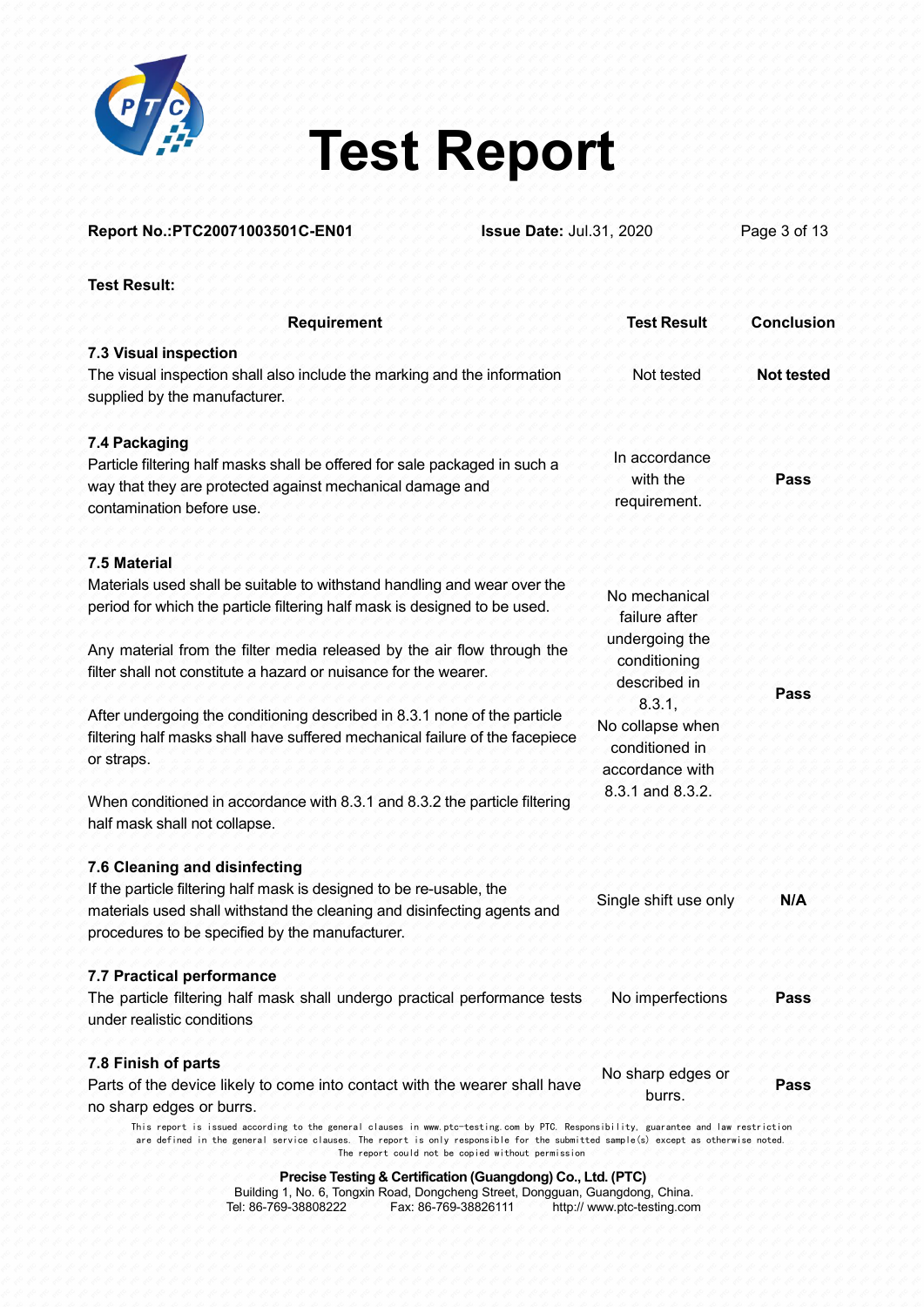

| Report No.: PTC20071003501C-EN01<br><b>Issue Date: Jul.31, 2020</b> |                                                                                                                                                   |                                                                                                                                     | Page 4 of 13                         |      |
|---------------------------------------------------------------------|---------------------------------------------------------------------------------------------------------------------------------------------------|-------------------------------------------------------------------------------------------------------------------------------------|--------------------------------------|------|
| 7.9.1 Total inward leakage                                          |                                                                                                                                                   |                                                                                                                                     |                                      |      |
|                                                                     | For particle filtering half masks fitted in accordance with the                                                                                   |                                                                                                                                     |                                      |      |
|                                                                     | manufacturer's information, at least 46 out of the 50 individual exercise                                                                         |                                                                                                                                     | FFP3, Test                           |      |
|                                                                     | results (i.e. 10 subjects x 5 exercises) for total inward leakage shall be                                                                        |                                                                                                                                     | results are                          |      |
|                                                                     | not greater than 25 % for FFP1, 11 % for FFP2, 5 % for FFP3                                                                                       |                                                                                                                                     | shown in Annex                       | Pass |
|                                                                     | and, in addition, at least 8 out of the 10 individual wearer arithmetic                                                                           |                                                                                                                                     | A Table<br>7.9.1-A&B                 |      |
|                                                                     | means for the total inward leakage shall be not greater than 22 % for                                                                             |                                                                                                                                     |                                      |      |
|                                                                     | FFP1, 8 % for FFP2, 2 % for FFP3.                                                                                                                 |                                                                                                                                     |                                      |      |
|                                                                     | 7.9.2 Penetration of filter material                                                                                                              |                                                                                                                                     |                                      |      |
|                                                                     | The penetration of the filter of the particle filtering half mask shall meet                                                                      |                                                                                                                                     |                                      |      |
| the requirements of Table 1.                                        |                                                                                                                                                   |                                                                                                                                     | FFP3, Test                           |      |
|                                                                     | Sodium chloride test                                                                                                                              | Paraffin oil test 95                                                                                                                | results are                          | Pass |
|                                                                     | 95 l/min                                                                                                                                          | l/min                                                                                                                               | shown in Annex                       |      |
| FFP <sub>1</sub>                                                    | $\leq 20\%$                                                                                                                                       | $\leq 20\%$                                                                                                                         | A Table 7.9.2                        |      |
| FFP <sub>2</sub>                                                    | $\leq 6\%$                                                                                                                                        | $\leq 6\%$                                                                                                                          |                                      |      |
| FFP3                                                                | $\leq 1\%$                                                                                                                                        | $\leq 1\%$                                                                                                                          |                                      |      |
|                                                                     |                                                                                                                                                   |                                                                                                                                     |                                      |      |
| 7.10 Compatibility with skin                                        |                                                                                                                                                   |                                                                                                                                     | No irritation or                     |      |
|                                                                     | Materials that may come into contact with the wearer's skin shall not<br>be known to be likely to cause irritation or any other adverse effect to |                                                                                                                                     | any other<br>adverse effect to       | Pass |
| health.                                                             |                                                                                                                                                   |                                                                                                                                     | health.                              |      |
|                                                                     |                                                                                                                                                   |                                                                                                                                     |                                      |      |
| 7.11 Flammability                                                   |                                                                                                                                                   |                                                                                                                                     | Test results are                     |      |
|                                                                     | When tested, the particle filtering half mask shall not burn or not to                                                                            |                                                                                                                                     | shown in Annex A                     | Pass |
|                                                                     | continue to burn for more than 5 s after removal from the flame.                                                                                  |                                                                                                                                     | Table 7.11.                          |      |
|                                                                     | 7.12 Carbon dioxide content of the inhalation air                                                                                                 |                                                                                                                                     |                                      |      |
|                                                                     | The carbon dioxide content of the inhalation air (dead space) shall not                                                                           |                                                                                                                                     | Test results are<br>shown in Annex A | Pass |
| exceed an average of 1,0 % (by                                      |                                                                                                                                                   |                                                                                                                                     | Table 7.12.                          |      |
| volume)                                                             |                                                                                                                                                   |                                                                                                                                     |                                      |      |
| 7.13 Head harness                                                   |                                                                                                                                                   |                                                                                                                                     | Head harness can                     |      |
|                                                                     | The head harness shall be designed so that the particle filtering half mask                                                                       |                                                                                                                                     | be donned and                        |      |
|                                                                     | can be donned and removed easily.                                                                                                                 |                                                                                                                                     | removed easily,                      | Pass |
|                                                                     |                                                                                                                                                   |                                                                                                                                     | adjustable or                        |      |
|                                                                     | The head harness shall be adjustable or self-adjusting and shall be                                                                               |                                                                                                                                     | self-adjusting and                   |      |
|                                                                     |                                                                                                                                                   | This report is issued according to the general clauses in www.ptc-testing.com by PTC. Responsibility, guarantee and law restriction |                                      |      |

are defined in the general service clauses. The report is only responsible for the submitted sample(s) except as otherwise noted. The report could not be copied without permission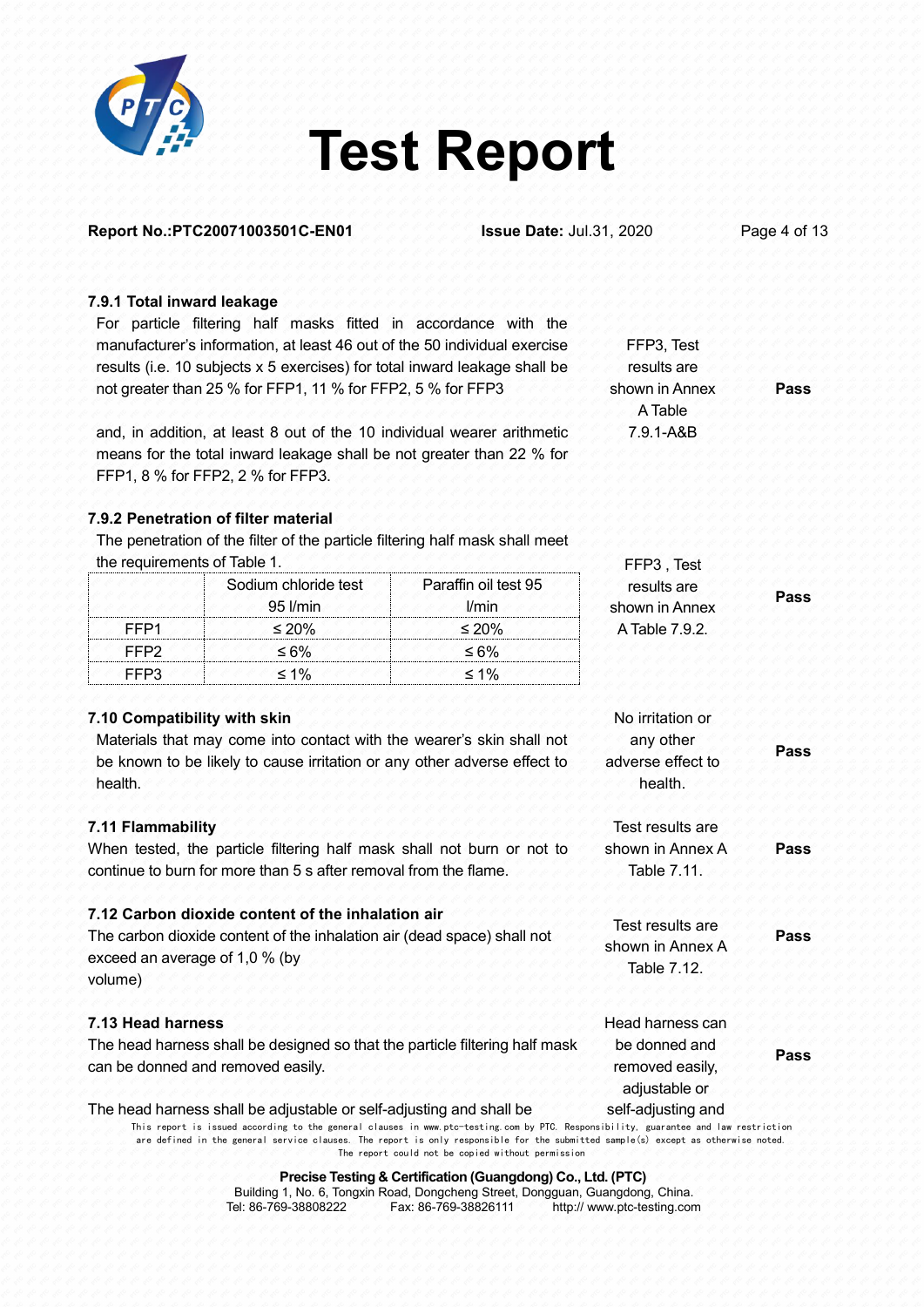

| sufficiently robust to hold the particle filtering half mask firmly in position<br>have sufficiently<br>and be capable of maintaining total inward leakage requirements for the<br>robust to hold the<br>particle filtering half<br>device.<br>mask firmly.<br>7.14 Field of vision<br>Pass the practical<br>The field of vision is acceptable if determined so in practical performance<br>performance tests.<br>tests.<br>7.15 Exhalation valve<br>A particle filtering half mask may have one or more exhalation valve(s),<br>which shall function correctly in all orientations.<br>If an exhalation valve is provided it shall be protected against or be<br>resistant to dirt and mechanical damage and may be shrouded or may<br>include any other device that may be necessary for the particle filtering<br>No exhalation valve<br>half mask to comply with 7.9.<br>Exhalation valve(s), if fitted, shall continue to operate correctly after a<br>continuous exhalation flow of 300 l/min over a period of 30 s.<br>When the exhalation valve housing is attached to the faceblank, it shall<br>withstand axially a tensile force of 10 N applied for 10 s.<br>7.16 Breathing resistance<br>Maximum permitted resistance (mbar) | Pass<br>N/A |
|-------------------------------------------------------------------------------------------------------------------------------------------------------------------------------------------------------------------------------------------------------------------------------------------------------------------------------------------------------------------------------------------------------------------------------------------------------------------------------------------------------------------------------------------------------------------------------------------------------------------------------------------------------------------------------------------------------------------------------------------------------------------------------------------------------------------------------------------------------------------------------------------------------------------------------------------------------------------------------------------------------------------------------------------------------------------------------------------------------------------------------------------------------------------------------------------------------------------------------------------|-------------|
|                                                                                                                                                                                                                                                                                                                                                                                                                                                                                                                                                                                                                                                                                                                                                                                                                                                                                                                                                                                                                                                                                                                                                                                                                                           |             |
|                                                                                                                                                                                                                                                                                                                                                                                                                                                                                                                                                                                                                                                                                                                                                                                                                                                                                                                                                                                                                                                                                                                                                                                                                                           |             |
|                                                                                                                                                                                                                                                                                                                                                                                                                                                                                                                                                                                                                                                                                                                                                                                                                                                                                                                                                                                                                                                                                                                                                                                                                                           |             |
|                                                                                                                                                                                                                                                                                                                                                                                                                                                                                                                                                                                                                                                                                                                                                                                                                                                                                                                                                                                                                                                                                                                                                                                                                                           |             |
|                                                                                                                                                                                                                                                                                                                                                                                                                                                                                                                                                                                                                                                                                                                                                                                                                                                                                                                                                                                                                                                                                                                                                                                                                                           |             |
|                                                                                                                                                                                                                                                                                                                                                                                                                                                                                                                                                                                                                                                                                                                                                                                                                                                                                                                                                                                                                                                                                                                                                                                                                                           |             |
|                                                                                                                                                                                                                                                                                                                                                                                                                                                                                                                                                                                                                                                                                                                                                                                                                                                                                                                                                                                                                                                                                                                                                                                                                                           |             |
| Classification<br>Inhalation<br>Exhalation<br>FFP3. Test results                                                                                                                                                                                                                                                                                                                                                                                                                                                                                                                                                                                                                                                                                                                                                                                                                                                                                                                                                                                                                                                                                                                                                                          |             |
| 30 l/min<br>95 I/min<br>160 l/min<br>are shown in Annex                                                                                                                                                                                                                                                                                                                                                                                                                                                                                                                                                                                                                                                                                                                                                                                                                                                                                                                                                                                                                                                                                                                                                                                   | Pass        |
| A Table 7.16.<br>FFP <sub>1</sub><br>0.6<br>2.1<br>3.0                                                                                                                                                                                                                                                                                                                                                                                                                                                                                                                                                                                                                                                                                                                                                                                                                                                                                                                                                                                                                                                                                                                                                                                    |             |
| FFP <sub>2</sub><br>0.7<br>2.4<br>3.0                                                                                                                                                                                                                                                                                                                                                                                                                                                                                                                                                                                                                                                                                                                                                                                                                                                                                                                                                                                                                                                                                                                                                                                                     |             |
| FFP3<br>1.0<br>3.0<br>3.0                                                                                                                                                                                                                                                                                                                                                                                                                                                                                                                                                                                                                                                                                                                                                                                                                                                                                                                                                                                                                                                                                                                                                                                                                 |             |
| 7.17 Clogging<br>7.17.2 Breathing resistance<br>Valved particle filtering half masks:<br>Single shift use<br>After clogging the inhalation resistances shall not exceed:<br>only.                                                                                                                                                                                                                                                                                                                                                                                                                                                                                                                                                                                                                                                                                                                                                                                                                                                                                                                                                                                                                                                         | N/A         |
| FFP1: 4 mbar, FFP2: 5 mbar, FFP3: 7 mbar at 95L/min continuous flow                                                                                                                                                                                                                                                                                                                                                                                                                                                                                                                                                                                                                                                                                                                                                                                                                                                                                                                                                                                                                                                                                                                                                                       |             |

This report is issued according to the general clauses in www.ptc-testing.com by PTC. Responsibility, guarantee and law restriction are defined in the general service clauses. The report is only responsible for the submitted sample(s) except as otherwise noted. The report could not be copied without permission

> **Precise Testing & Certification (Guangdong) Co., Ltd. (PTC)** Building 1, No. 6, Tongxin Road, Dongcheng Street, Dongguan, Guangdong, China. Tel: 86-769-38808222 Fax:86-769-38826111 http:// www.ptc-testing.com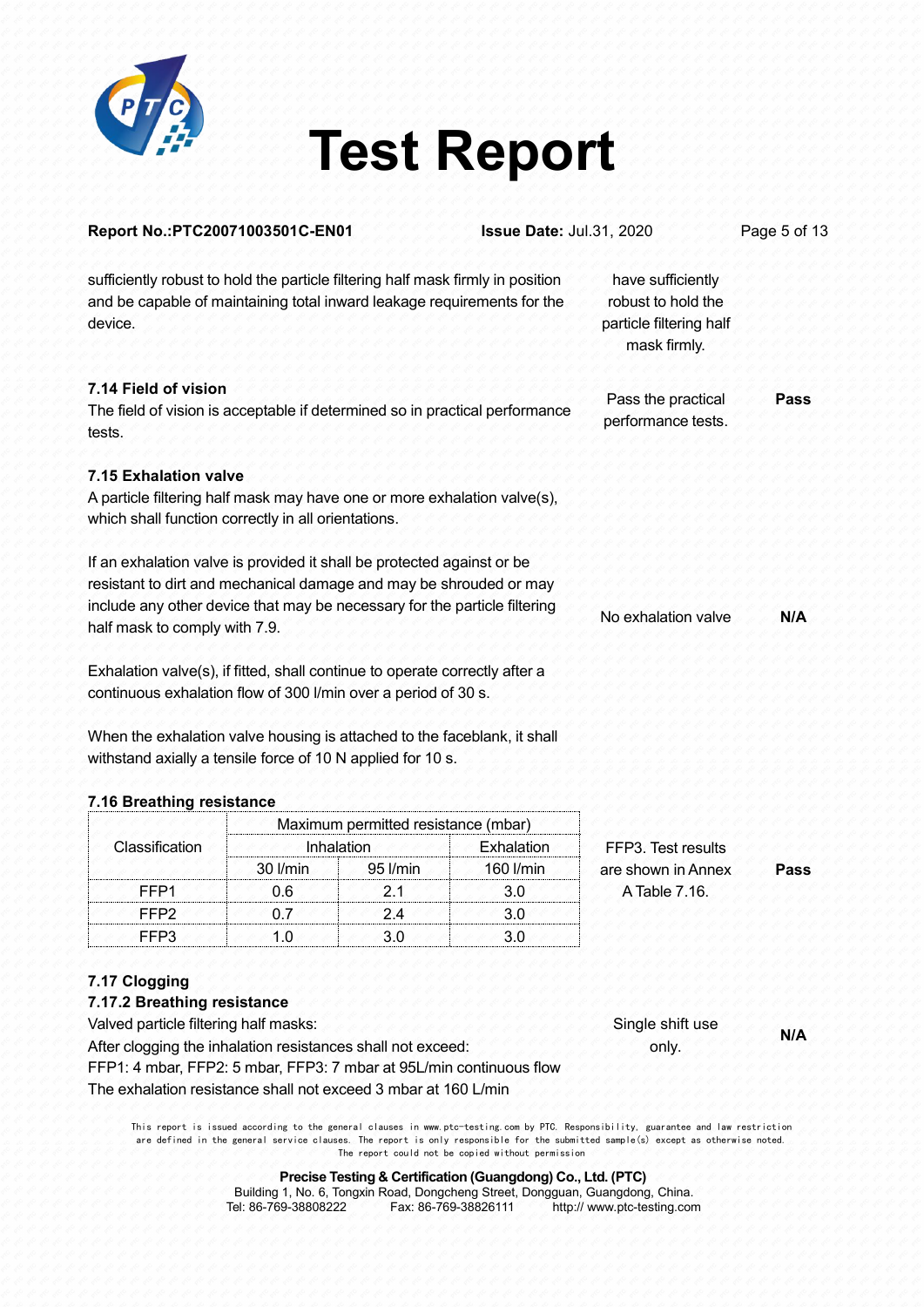

#### **Report No.:PTC20071003501C-EN01 Issue Date:** Jul.31, 2020 Page 6 of 13

Not tested **Not tested**

continuous flow

Valveless particle filtering half masks

After clogging the inhalation and exhalation resistances shall not exceed: FFP1: 3 mbar, FFP2: 4 mbar, FFP3: 5 mbar at 95L/min continuous flow

#### **7.17.3 Penetration of filter material**

|                  | Sodium chloride test<br>$95$ <i>l/min</i> | Paraffin oil test 95<br>l/min |
|------------------|-------------------------------------------|-------------------------------|
| FFP <sub>1</sub> | $\leq 20\%$                               | $\leq 20\%$                   |
| FFP <sub>2</sub> | $\leq 6\%$                                | $\leq 6\%$                    |
| FFP3             | $\leq 1\%$                                | $\leq 1\%$                    |

#### **7.18 Demountable parts**

All demountable parts (if fitted) shall be readily connected and secured, where possible by hand Comply **Pass**

#### **9 Marking**

#### **9.1 Packaging**

The following information shall be clearly and durably marked on the smallest commercially available packaging or legible through it if the packaging is transparent.

9.1.1 The name, trademark or other means of identification of the manufacturer or supplier.

9.1.2 Type-identifying marking.

9.1.3 Classification

The appropriate class (FFP1, FFP2 or FFP3) followed by a single space and then: "NR" if the particle filtering half mask is limited to single shift use only. Example: FFP3 NR, or "R" if the particle filtering half mask is re-usable.

Example: FFP2 R D.

9.1.4 The number and year of publication of this European Standard.

9.1.5 At least the year of end of shelf life. The end of shelf life may be

informed by a pictogram as shown in Figure 12a, where yyyy/mm

indicates the year and month.

9.1.6 The sentence 'see information supplied by the manufacturer', at

least in the official language(s) of the country of destination, or by using

This report is issued according to the general clauses in www.ptc-testing.com by PTC. Responsibility, guarantee and law restriction are defined in the general service clauses. The report is only responsible for the submitted sample(s) except as otherwise noted. The report could not be copied without permission

|                      |                      | Building 1, No. 6, Tongxin Road, Dongcheng Street, Dongguan, Guangdong, China. |  |
|----------------------|----------------------|--------------------------------------------------------------------------------|--|
| Tel: 86-769-38808222 | Fax: 86-769-38826111 | http:// www.ptc-testing.com                                                    |  |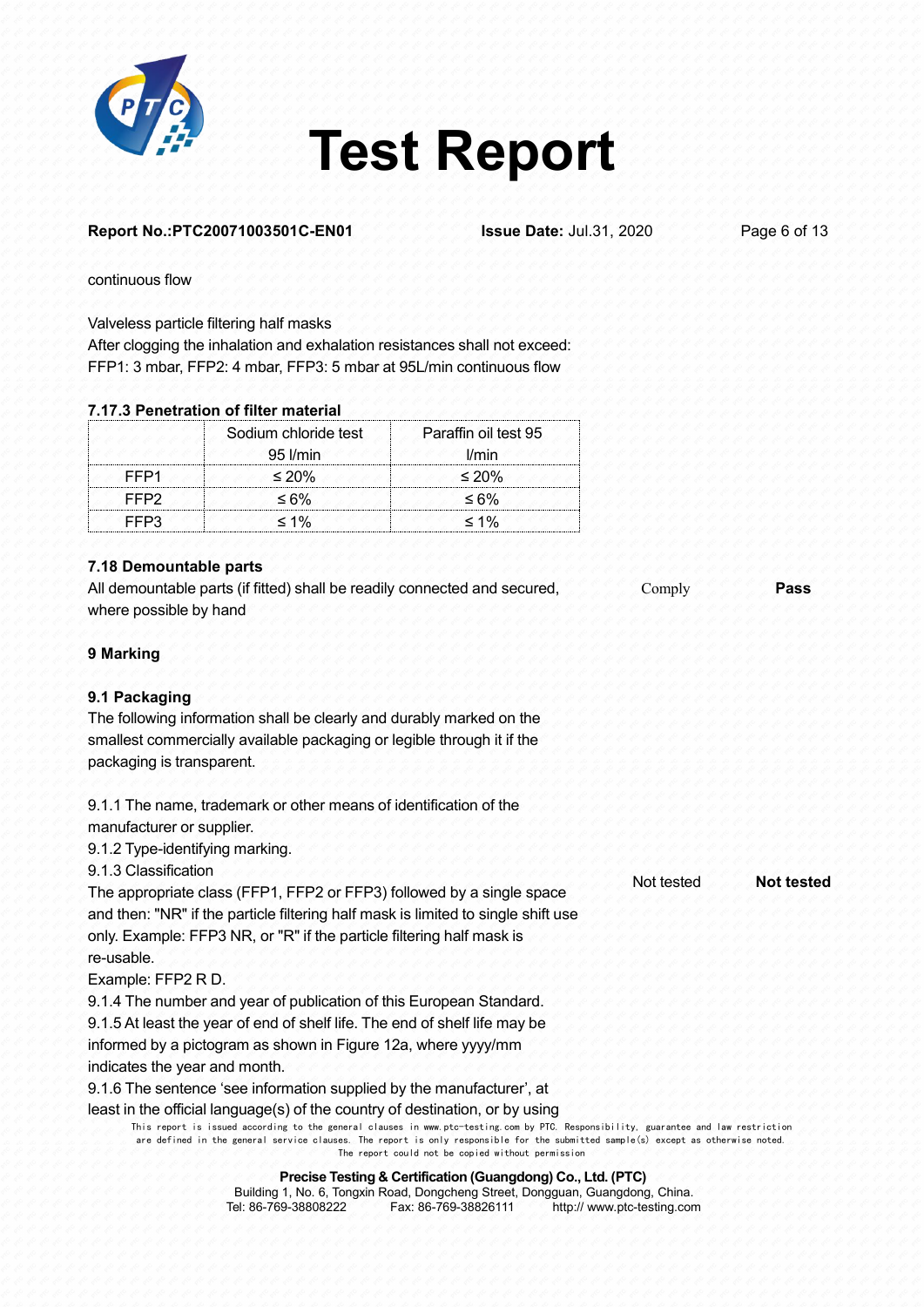

#### **Report No.:PTC20071003501C-EN01 Issue Date:** Jul.31, 2020 Page 7 of 13

the pictogram as shown in Figure 12b.<br>9.1.7 The manufacturer's recommended conditions of storage (at least the temperature and humidity) or equivalent pictogram, as shown in Figures 12c and 12d.

9.1.8 The packaging of those particle filtering half masks passing the dolomite clogging test shall be additionally marked with the letter "D". This letter shall follow the classification marking preceded by a single space.

#### **9.2 Particle filtering half mask**

Particle filtering half masks complying with this European Standard shall be clearly and durably marked with the following:

9.2.1 The name, trademark or other means of identification of the manufacturer or supplier.

9.2.2 Type-identifying marking.

9.2.3 The number and year of publication of this European Standard.

9.2.4 Classification

The appropriate class (FFP1, FFP2 or FFP3) followed by a single space and then: "NR" if the particle filtering half mask is limited to single shift use only. Example: FFP3 NR, or "R" if the particle filtering half mask is re-usable. Example: FFP2 R D.

9.2.5 If appropriate the letter D (dolomite) in accordance with clogging performance. This letter shall follow the classification marking preceded by a single space.

9.2.6 Sub-assemblies and components with considerable bearing on safety shall be marked so that they can be identified.

This report is issued according to the general clauses in www.ptc-testing.com by PTC. Responsibility, guarantee and law restriction are defined in the general service clauses. The report is only responsible for the submitted sample(s) except as otherwise noted. The report could not be copied without permission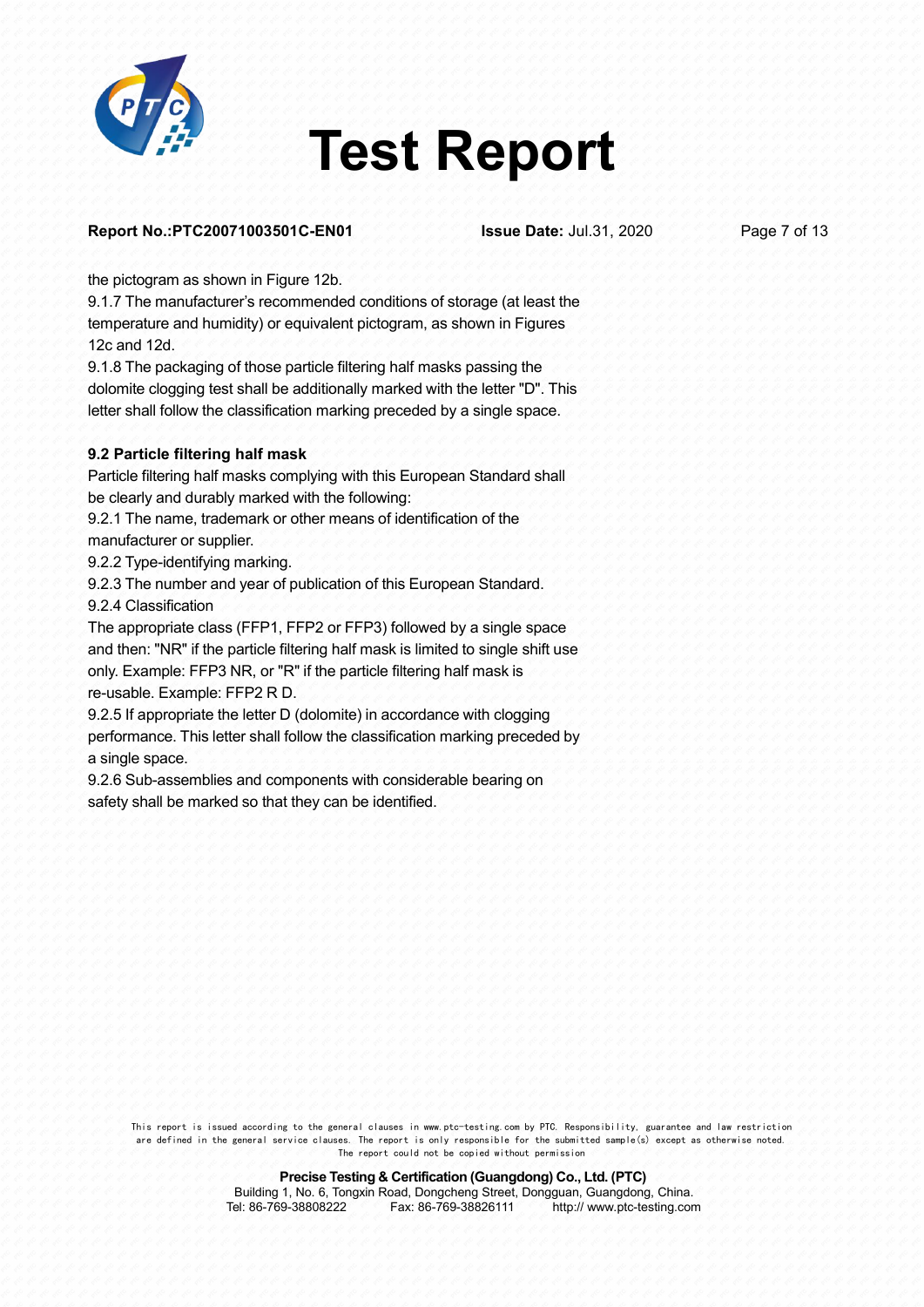

#### **Report No.:PTC20071003501C-EN01 Issue Date:** Jul.31, 2020 Page 8 of 13

#### **Annex A: Summarization of Test Data**

#### **Table 7.9.1-A: Inward Leakage Test Data**

Test specification:EN 149:2001+A1:2009 Clause 8.5

| <b>Subject</b> | <b>Sample</b><br>No. | <b>Condition</b> | <b>Walk</b><br>(%) | Head<br>Side/side<br>$(\%)$ | Head<br>up/down<br>$(\%)$ | <b>Talk</b><br>(%) | <b>Walk</b><br>$(\% )$ | Mean<br>$(\%)$ |
|----------------|----------------------|------------------|--------------------|-----------------------------|---------------------------|--------------------|------------------------|----------------|
| Lv             | 4                    | A.R              | 1.3                | 1.4                         | 1.8                       | 1.6                | 1.7                    | 1.6            |
| Li             | $\overline{2}$       | A.R              | 1.6                | 1.9                         | 1.9                       | 1.5                | 1.9                    | 1.8            |
| Zhong          | 3                    | A.R              | 1.7                | 1.4                         | 1.8                       | 1.8                | 1.6                    | 1.7            |
| Xu             | 4                    | A.R              | 2.4                | 3.2                         | 2.6                       | 2.3                | 2.5                    | 2.6            |
| Ma             | 5                    | A.R              | 1.9                | 1.9                         | 2.0                       | 1.8                | 1.6                    | 1.8            |
| Chen           | 6                    | T.C.             | 1.8                | 1.6                         | 2.3                       | 1.6                | 2.4                    | 1.9            |
| Chen           | 7                    | T.C              | 1.3                | 2.5                         | 2.1                       | 1.8                | 2.0                    | 1.9            |
| Zhuo           | 8                    | T.C              | 2.2                | 1.7                         | 1.6                       | 1.6                | 1.4                    | 1.7            |
| Chen           | 9                    | T.C              | 2.1                | 1.4                         | 1.6                       | 2.0                | 1.8                    | 1.8            |
| Zhang          | 10 <sub>1</sub>      | T.C              | 2.1                | 1.9                         | 1.7                       | 1.4                | 1.5                    | 1.7            |

#### **Table 7.9.1-B: Facial dimension**

| Subject | Face Length | <b>Face Width</b> | <b>Face Depth</b> | <b>Mouth Width</b> |
|---------|-------------|-------------------|-------------------|--------------------|
| Lv.     | 113         | 139               | 104               | 53                 |
| Li      | 120         | 135               | 112               | 55                 |
| Zhong   | 108         | 135               | 106               | 56                 |
| Xu      | 120         | 150               | 120               | 70                 |
| Ma      | 130         | 170               | 130               | 80                 |
| Chen    | 110         | 160               | 90                | 40                 |
| Chen    | 115         | 145               | 110               | 50                 |
| Zhuo    | 103         | 146               | 100               | 50                 |
| Chen    | 110         | 145               | 95                | 40                 |
| Zhang   | 144         | 141               | 101               | 54                 |

This report is issued according to the general clauses in www.ptc-testing.com by PTC. Responsibility, guarantee and law restriction are defined in the general service clauses. The report is only responsible for the submitted sample(s) except as otherwise noted. The report could not be copied without permission

|                      | Building 1, No. 6, Tongxin Road, Dongcheng Street, Dongguan, Guangdong, China. |                             |  |
|----------------------|--------------------------------------------------------------------------------|-----------------------------|--|
| Tel: 86-769-38808222 | Fax: 86-769-38826111                                                           | http:// www.ptc-testing.com |  |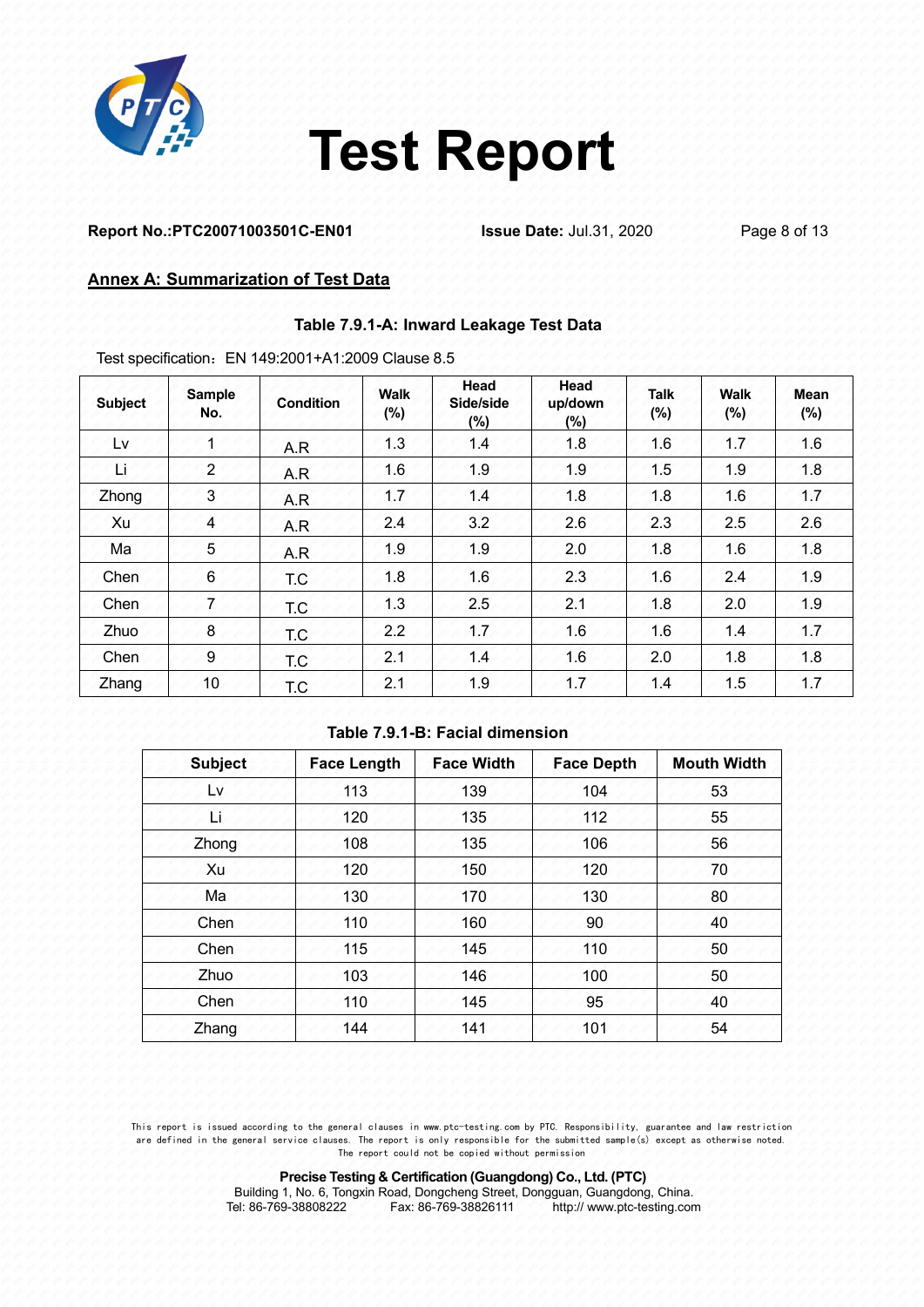

#### **Report No.:PTC20071003501C-EN01 Issue Date:** Jul.31, 2020 Page 9 of 13

#### **Table 7.9.2: Penetration of filter material**

Test specification:EN 149:2001+A1:2009 Clause 8.11

| <b>Aerosol</b>       | <b>Condition</b>                                 | Sample No. | <b>Penetration</b><br>(%) | <b>Assessment</b> |
|----------------------|--------------------------------------------------|------------|---------------------------|-------------------|
|                      |                                                  | 11         | 0.1                       |                   |
|                      | As received                                      | 12         | 0.1                       |                   |
|                      |                                                  | 13         | 0.1                       |                   |
|                      |                                                  | 14         | 0.1                       |                   |
| Sodium chloride test | Simulated wearing treatment                      | 15         | 0.1                       |                   |
|                      |                                                  | 16         | 0.1                       |                   |
| Paraffin oil test    |                                                  | 17         | 0.1                       |                   |
|                      | Mechanical strength +<br>Temperature conditioned | 18         | 0.1                       | FFP3<br>Pass      |
|                      |                                                  | 19         | 0.1                       |                   |
|                      | As received                                      | 20         | 0.1                       |                   |
|                      |                                                  | 21         | 0.7                       |                   |
|                      |                                                  | 22         | 0.7                       |                   |
|                      |                                                  | 23         | 0.6                       |                   |
|                      | Simulated wearing treatment                      | 24         | 0.8                       |                   |
|                      |                                                  | 25         | 0.7                       |                   |
|                      |                                                  | 26         | 0.4                       |                   |
|                      | Mechanical strength +<br>Temperature conditioned | 27         | 0.9                       |                   |
|                      |                                                  | 28         | 0.6                       |                   |

This report is issued according to the general clauses in www.ptc-testing.com by PTC. Responsibility, guarantee and law restriction are defined in the general service clauses. The report is only responsible for the submitted sample(s) except as otherwise noted. The report could not be copied without permission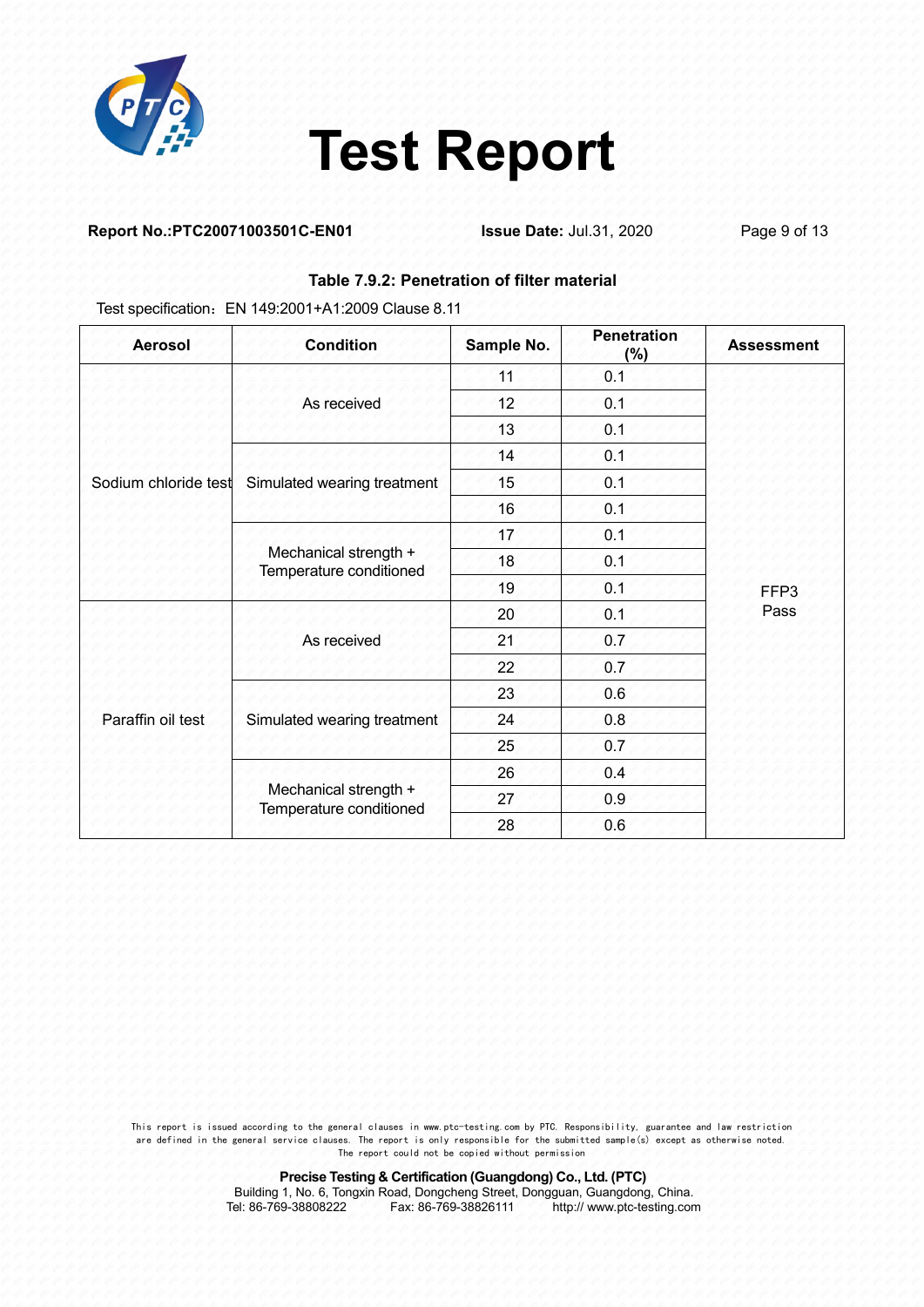

#### **Report No.:PTC20071003501C-EN01 Issue Date:** Jul.31, 2020 Page 10 of 13

#### **Table 7.11: Flammability**

Test specification: EN 149:2001+A1:2009 Clause 8.6

| <b>Condition</b>        | Sample No. | <b>Result</b> | <b>Assessment</b> |
|-------------------------|------------|---------------|-------------------|
| As received             | 29         | No burn       |                   |
|                         | 30         | No burn       | Pass              |
| Temperature conditioned | 31         | No burn       |                   |
|                         | 32         | No burn       |                   |

### **Table 7.12: Carbon dioxide content of the inhalation air**

Test specification:EN 149:2001+A1:2009 Clause 8.7

| <b>Condition</b> | Sample No. |        | Result (%)        | <b>Assessment</b> |
|------------------|------------|--------|-------------------|-------------------|
|                  | 33         | 0.0234 |                   |                   |
| As received      | 34         | 0.0241 | Mean value: 0.024 | Pass              |
|                  | 35         | 0.0231 |                   |                   |

This report is issued according to the general clauses in www.ptc-testing.com by PTC. Responsibility, guarantee and law restriction are defined in the general service clauses. The report is only responsible for the submitted sample(s) except as otherwise noted. The report could not be copied without permission

**Precise Testing & Certification (Guangdong) Co., Ltd. (PTC)**

Building 1, No. 6, Tongxin Road, Dongcheng Street, Dongguan, Guangdong, China.<br>Tel: 86-769-38808222 Fax: 86-769-38826111 http:// www.ptc-testing.com http:// www.ptc-testing.com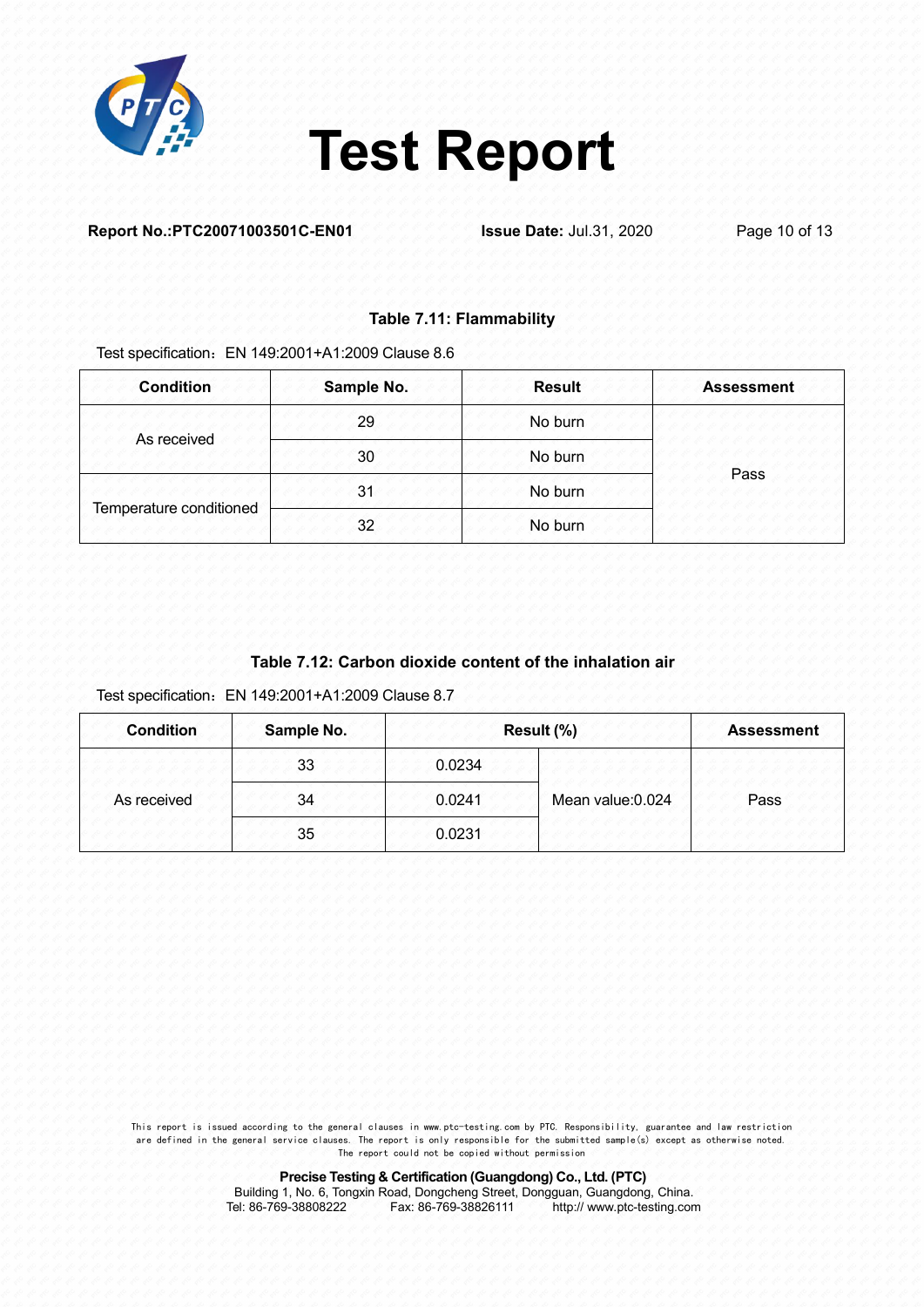

**Table 7.16: Breathing resistance (mbar)**

#### **Report No.:PTC20071003501C-EN01 Issue Date:** Jul.31, 2020 Page 11 of 13

|                      | Test specification: EN 149:2001+A1:2009 Clause 8.9 |             |                |      |              |      |      |              |     |              |     |      |      |     |              |     |     |  |
|----------------------|----------------------------------------------------|-------------|----------------|------|--------------|------|------|--------------|-----|--------------|-----|------|------|-----|--------------|-----|-----|--|
|                      | <b>Flow Rate</b>                                   |             | 36             |      |              | 37   |      |              |     | 38           |     |      |      |     |              |     |     |  |
|                      | Inhalation                                         | 30<br>l/min | 0.51           |      |              | 0.48 |      |              |     | 0.50         |     |      |      |     |              |     |     |  |
| As received          | 95<br>l/min                                        |             |                | 1.45 |              |      |      | 1.47         |     |              |     |      | 1.47 |     |              |     |     |  |
|                      | <b>Exhalation</b>                                  | 160         | A              | B    | $\mathsf{C}$ | D    | E    | A            | B   | $\mathsf{C}$ | D   | E    | Α    | B   | $\mathsf{C}$ | D   | Ε   |  |
|                      |                                                    | l/min       | 2.3            | 2.4  | 2.4          | 2.4  | 2.3  | 2.4          | 2.4 | 2.4          | 2.4 | 2.3  | 2.4  | 2.5 | 2.4          | 2.4 | 2.4 |  |
|                      | <b>Flow Rate</b>                                   |             | 39             |      |              |      | 40   |              |     |              | 41  |      |      |     |              |     |     |  |
| <b>Simulated</b>     | 30<br>l/min                                        |             | 0.41           |      |              |      | 0.42 |              |     |              |     | 0.41 |      |     |              |     |     |  |
| wearing<br>treatment | Inhalation<br>95<br>l/min                          |             | 1.44           |      |              |      | 1.42 |              |     |              |     | 1.43 |      |     |              |     |     |  |
|                      | <b>Exhalation</b>                                  | 160         | $\overline{A}$ | B    | $\mathsf{C}$ | D    | E    | A            | B   | $\mathsf{C}$ | Ð   | £    | Α    | B   | $\mathsf{C}$ | D   | E   |  |
|                      |                                                    | l/min       | 2.5            | 2.5  | 2.5          | 2.5  | 2.5  | 2.5          | 2.5 | 2.4          | 2.5 | 2.5  | 2.6  | 2.6 | 2.7          | 2.7 | 2.7 |  |
|                      | <b>Flow Rate</b><br>42                             |             | 43             |      |              |      |      | 44           |     |              |     |      |      |     |              |     |     |  |
| Temperature          |                                                    | 30<br>l/min |                | 0.45 |              |      | 0.43 |              |     |              |     | 0.46 |      |     |              |     |     |  |
| conditioned          | Inhalation<br>95                                   | l/min       | 1.43           |      |              |      | 1.36 |              |     |              |     | 1.44 |      |     |              |     |     |  |
|                      | <b>Exhalation</b>                                  | 160         | $\overline{A}$ | B    | C            | D    | Е    | $\mathsf{A}$ | B   | $\mathbf{C}$ | Ð   | £.   | A    | B   | C            | D   | Ε   |  |
|                      |                                                    | l/min       | 2.5            | 2.5  | 2.5          | 2.5  | 2.5  | 2.5          | 2.4 | 2.5          | 2.5 | 2.4  | 2.5  | 2.5 | 2.5          | 2.5 | 2.5 |  |
| <b>Assessment</b>    |                                                    |             |                |      |              |      |      | FFP3 Pass    |     |              |     |      |      |     |              |     |     |  |

A: Facing directly ahead B: Facing vertically upwards C: facing vertically downwards

D: Lying on the left side E: Lying on the right side

This report is issued according to the general clauses in www.ptc-testing.com by PTC. Responsibility, guarantee and law restriction are defined in the general service clauses. The report is only responsible for the submitted sample(s) except as otherwise noted. The report could not be copied without permission

**Precise Testing & Certification (Guangdong) Co., Ltd. (PTC)**

Building 1, No. 6, Tongxin Road, Dongcheng Street, Dongguan, Guangdong, China.<br>Tel: 86-769-38808222 Fax: 86-769-38826111 http:// www.ptc-testing.com http:// www.ptc-testing.com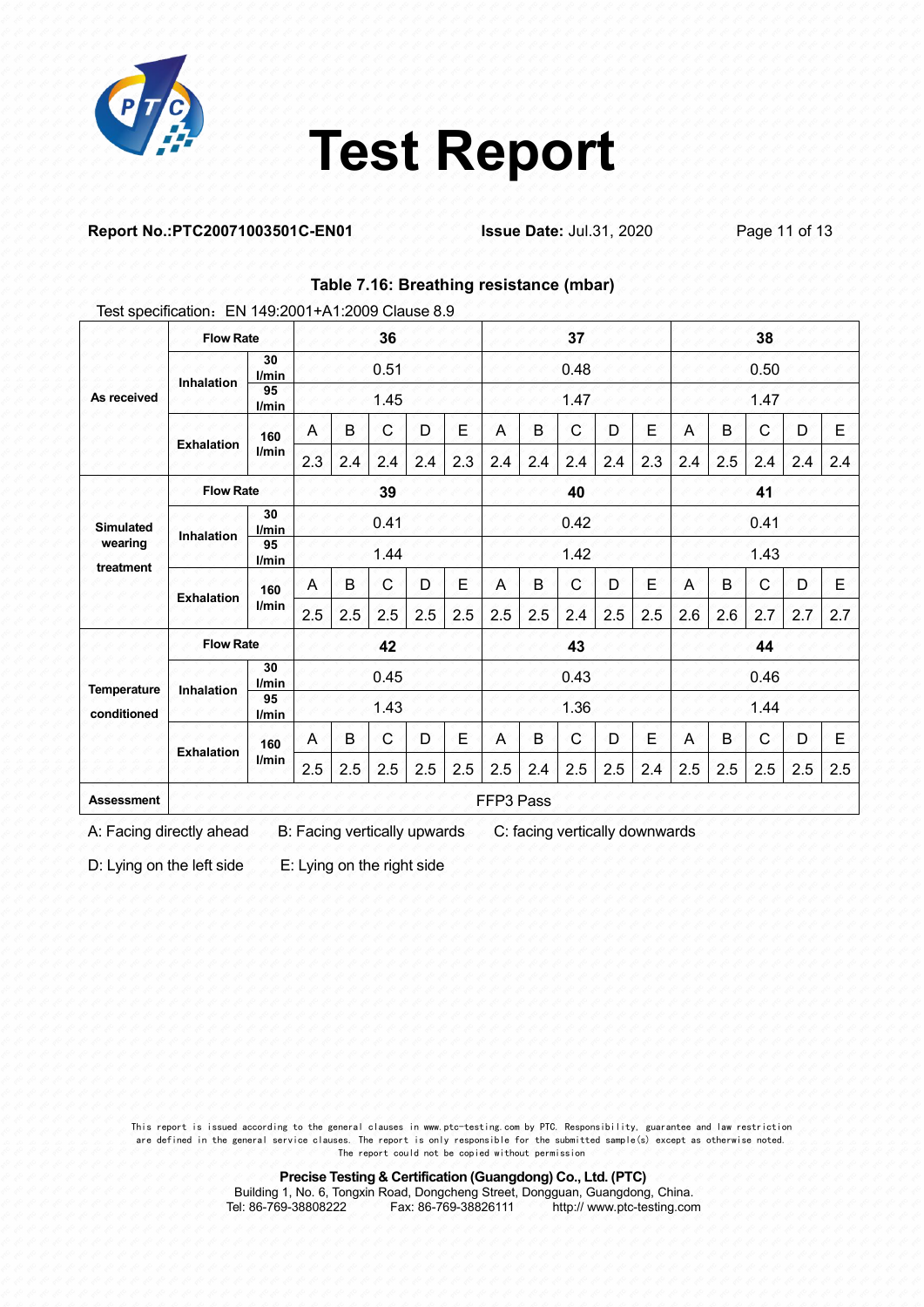

|  | Report No.:PTC20071003501C-EN01 |
|--|---------------------------------|
|--|---------------------------------|

**Issue Date:** Jul.31, 2020 Page 12 of 13

| <b>Test</b>                                  | Uncertainty |
|----------------------------------------------|-------------|
| Total inward leakage                         | 3.8%        |
| Penetration of filter material(NaCl)         | 3.5%        |
| Penetration of filter material(Paraffin oil) | 4.2%        |
| Carbon dioxide content of the inhalation air | 4.5%        |
| Breathing resistance(30L/min)                | 5.2%        |
| Breathing resistance(95L/min)                | 5.4%        |
| Breathing resistance(160)L/min)              | 6.0%        |

This report is issued according to the general clauses in www.ptc-testing.com by PTC. Responsibility, guarantee and law restriction are defined in the general service clauses. The report is only responsible for the submitted sample(s) except as otherwise noted. The report could not be copied without permission

> **Precise Testing & Certification (Guangdong) Co., Ltd. (PTC)** Building 1, No. 6, Tongxin Road, Dongcheng Street, Dongguan, Guangdong, China.<br>Tel: 86-769-38808222 Fax: 86-769-38826111 http:// www.ptc-testing.com http:// www.ptc-testing.com